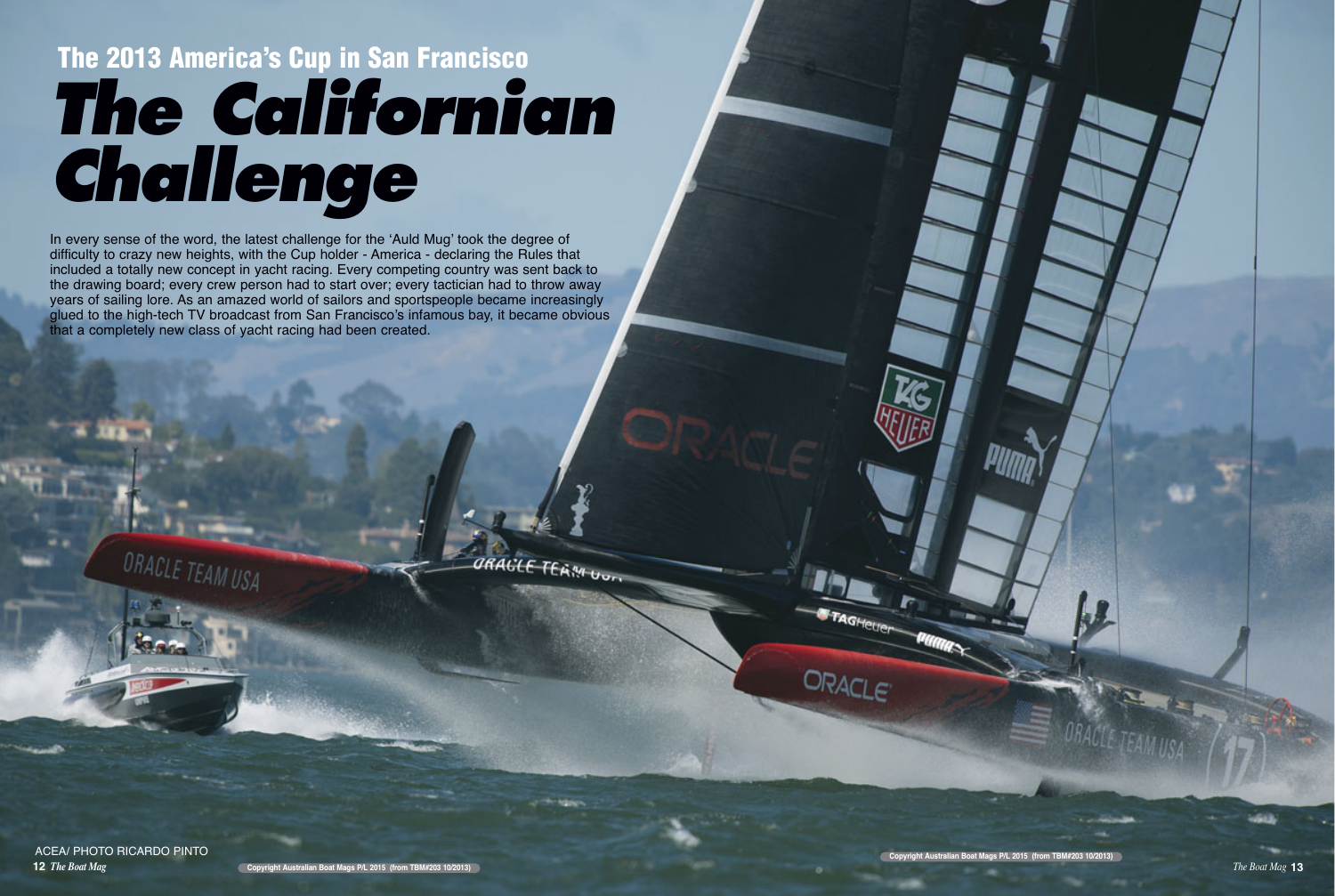

- 
- 
- 
- 
- 

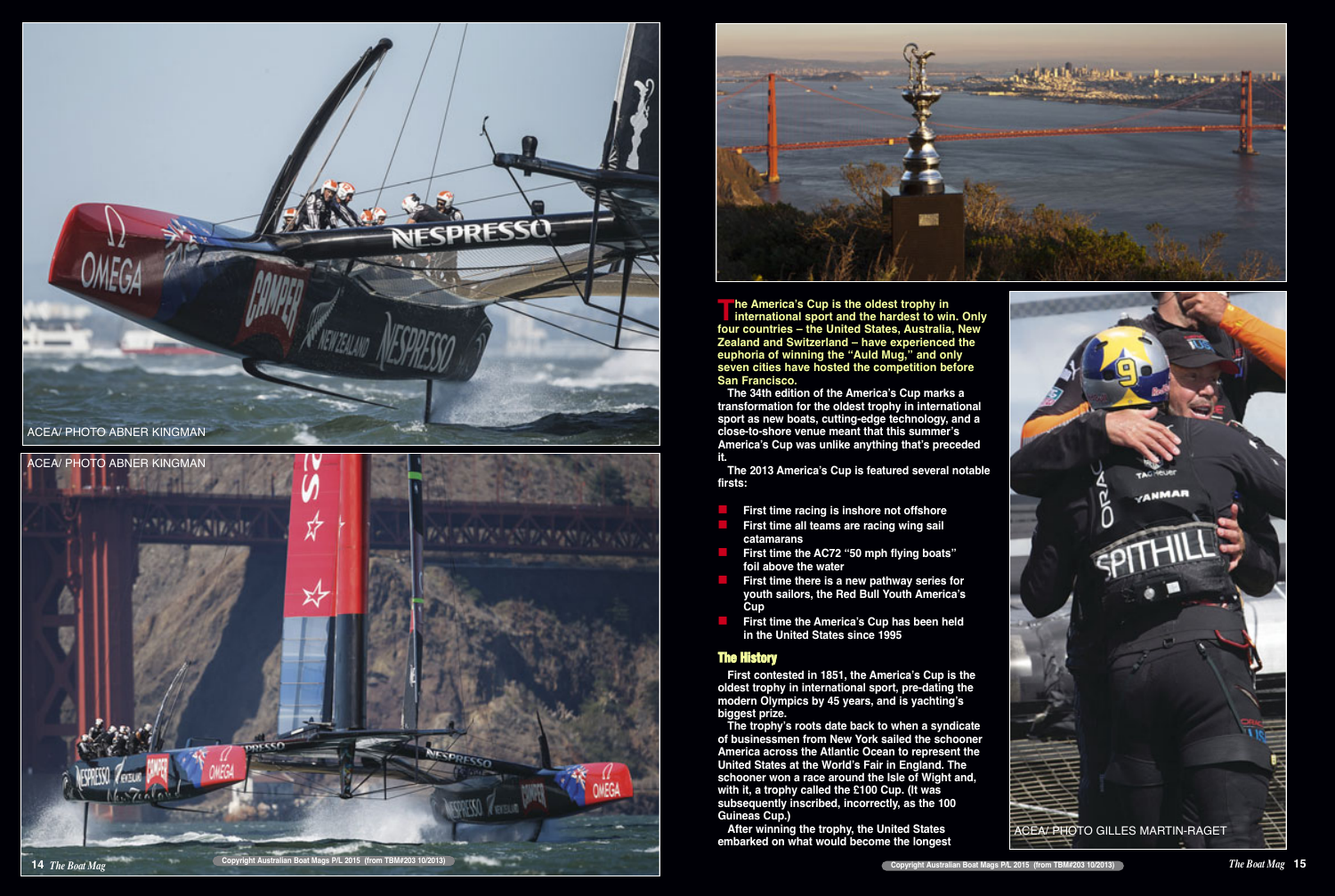**winning streak in the history of sport, a 132-year stretch of domination that saw boats representing the country successfully defend the trophy 24 times from 1870 through 1980—until 1983, when Australia II became the first successful challenger.** 

**Throughout its history, the America's Cup has bedazzled a worldwide roster of business and industry tycoons such as fashion magnate Patrizio Bertelli, brewing and real estate mogul Alan Bond, tea merchant Sir Thomas Lipton, aviation pioneer Sir T.O.M. Sopwith, the Aga Khan, media mogul Ted Turner, and Harold S. Vanderbilt, an American railroad executive who won the America's Cup three times and also helped author the original racing rules of sailing. It's also attracted larger-than-life sailing figures such as Tom Blackaller, Peter Blake, Paul Cayard, Dennis Conner, Russell Coutts, and Grant Dalton.** 

#### **The Summer of Racing**

**One of the most notable changes to the format is the AC72, the wing-sail catamaran that is capable of speeds more typically seen on freeways. At 43 knots boatspeed, the AC72 is capable of sailing its 72-foot length in a single second, travelling near 85 k/ph. The demand on the sailors is unprecedented; only the most athletic and multi-talented need apply.** 

**The venue itself is an important part of the story. San Francisco Bay is among the world's premier sailing spots because of its reliable winds and challenging tides; a stunning natural amphitheatre that is framed in part by the world-renowned Golden Gate Bridge. Racing is inshore and close to the public. The short racecourses will bring the sailors within earshot of the roaring spectators as the boats charge along the city front.** 

**Tight racing was expected on a compact racecourse that kept the crews close to each other. And with the racecourse nearer to shore than ever before, this America's Cup delivered "stadium sailing" on the Bay Arena at its best, where the sailors can hear the roar of the crowds, and spectators can all but reach out and touch the boats as they fly past.** 

**An unexpected and innovative development in the design of the AC72s—the addition of hydrofoils—now allows the seven-ton craft to lift out of the water and "fly" on foils. At speed, the hydrofoils, positioned at the bottom of the daggerboards and rudders, generate enough lifting force to raise the AC72's two hulls clear of the water, reducing hull drag and adding yet more speed.** 

#### **Challenger: E Country: New Zealand**

**With this speed comes a new challenge. Controlling the boats while they fly on their foils is, for the sailors, an immensely difficult task. Many think that victory in this America's Cup went to the team that best mastered the promise and the challenges of the hydrofoils and the attendant issues of speed, risk, skill, and nerve.** 

**Transformative television graphics add layers of information to the screen, making the racing easier to understand than ever before. The Emmy Awardwinning AC LiveLine graphics are just one element of**

**a television production that sets a new standard for sport.** 

### **About The Two Teams In the Finals**

### **Defender: ORACLE TEAM USA**

**Country: USA Founded: 2000 Yacht Club: Golden Gate Yacht Club Principal: Larry Ellison Skipper: Jimmy Spithill Key Personnel: Ben Ainslie, afterguard; Russell Coutts, CEO; Dirk de Ridder, wing trimmer; John Kostecki, tactician; Joe Newton, headsail trimmer Tom Slingsby, afterguard** 

**ORACLE TEAM USA won the America's Cup on Valentine's Day in February 2010, the culmination of a 10-year quest for the trophy by team principal Larry Ellison. This followed unsuccessful challenges in 2003, in Auckland, and the 2007 effort in Valencia.** 

**The American defender is stacked with talent. Skipper Jimmy Spithill is the youngest winner in the long history of the America's Cup. His backup helmsman, Ben Ainslie, is the most successful Olympic sailor of all time. Tactician John Kostecki is the only sailor to have won the America's Cup (2010), the Volvo Ocean Race (2001-02) and an Olympic medal (1988). The boatbuilding team has been together for years, and the design-office roster reads like a who's who of grand-prix boat design.** 

**As the first team to relocate to San Francisco, ORACLE TEAM USA has piled up more sailing time on the Bay than any of the challengers. But the team suffered a major setback in October 2012 when it capsized its first AC72 in dramatic fashion on San Francisco Bay. The boat was damaged and the wing sail destroyed.** 

**ORACLE TEAM USA was forced off the water for three months. Such a setback could put the entire campaign at risk. But skipper Jimmy Spithill insists it did just the opposite, and that the team is now stronger than ever.** 

**Winning both America's Cup World Series championships in the lead-up to the 2013 Summer of Racing proves that the sailing team is winners against its key rivals. Spithill insists that complacency won't be an issue on his watch.** 

**"We'll never take the point of view that we're ready," Spithill says. "We're always going to push harder and try to get better. The development program keeps going forward up until the start of the last race."** 

**Founded: 1993** 

**Yacht Club: Royal New Zealand Yacht Squadron Principal: Matteo de Nora** 

**Skipper & Helmsman: Dean Barker** 

**Key personnel: Glenn Ashby, wing trimmer; Adam Beashel, strategist; James Dagg, trimmer; Grant Dalton, managing director and grinder; Ray Davies,**



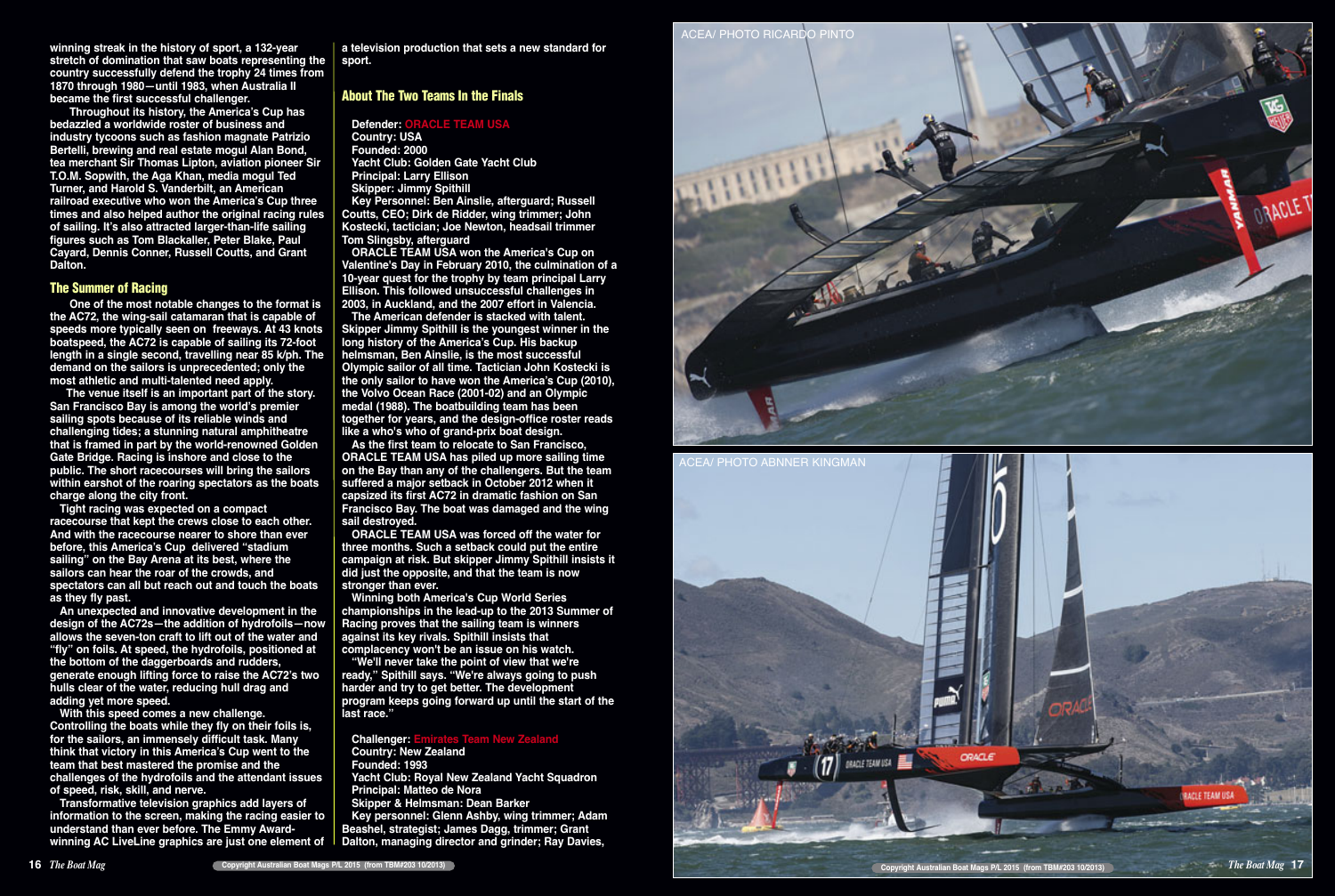## **ORACLE TEAM USA**

ACEA/ PHOTO GILLES MARTIN-RAGET

**PURHA** 

TAGHEUER



ORACLE